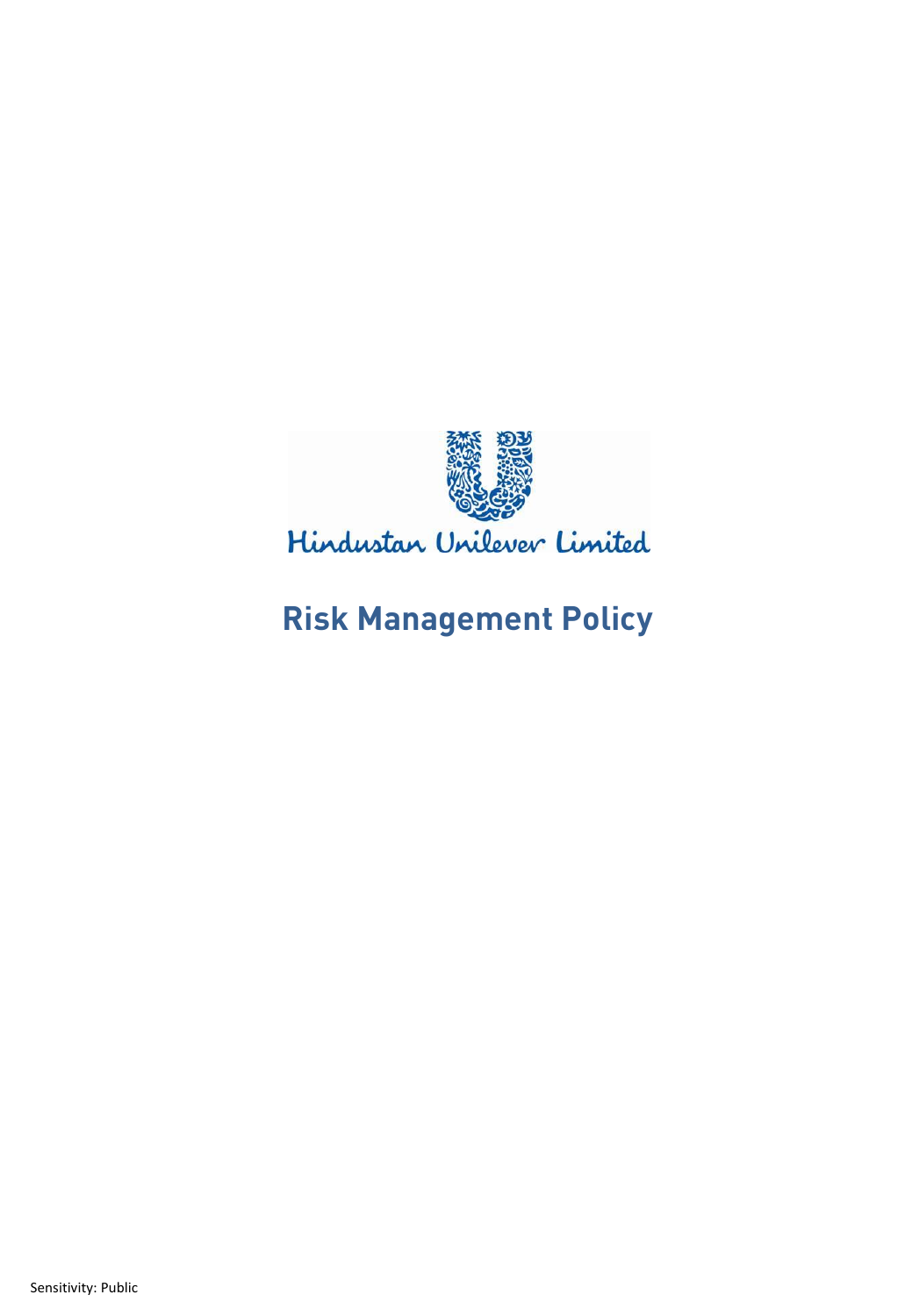# **Risk Management Policy**

## **1. Introduction**

The Risk Management Policy ("Policy") is formulated under the requirements of Regulation 21(4) of the SEBI (Listing obligations and Disclosure Requirements) Regulations, 2015 ("Listing Regulations"). The Regulation states as under:

To formulate a detailed Risk Management Policy which shall include:

- a framework for identification of internal and external risks specifically faced by the Company, in particular including financial, operational, sectoral, sustainability (particularly, Environment, Social and Governance related risks), information, cyber security risks, legal and regulatory risks or any other risk as may be determined by the Committee;
- Measures for risk mitigation including systems and processes for internal control of identified risks; and
- Business continuity plan.

## **2. Constitution of Risk Management Committee**

- a. The Board has constituted the "Risk Management Committee" and it is in line with the requirements of the Listing Regulations. This Policy and the Terms of Reference of Risk Management Committee are integral to the functioning of the Risk Management Committee and are to be read together.
- b. The Board has authority to reconstitute the Risk Management Committee from time to time as it deems appropriate.

#### **3. Philosophy and approach to Risk Management**

Risk Management is integral to Hindustan Unilever Limited's strategy and to the achievement of the Company's long-term goals. Our success as an organization depends on our ability to identify and leverage the opportunities created by our business and the markets, we operate in. In doing this the Company takes an embedded approach to Risk Management which puts risk and opportunity assessment at the core of the Board's agenda.

The Company defines risks as actions or events that have the potential to impact our ability to achieve our objectives. The Company identifies and mitigates downside risks such as loss of money, reputation or talent as well as upside risks such as failure to deliver strategy, if it does not strengthen brand equities or grow in growing channels. The Company's Risk Management approach is embedded in the normal course of business.

#### **4. Structural Elements:**

#### • **Governance of HUL, Organizational structure and Delegation of authority**

HUL's organizational structure is designed to respond to all the key risks that we face in the short, medium and longer term and reflects all relevant external requirements in relation to good corporate governance.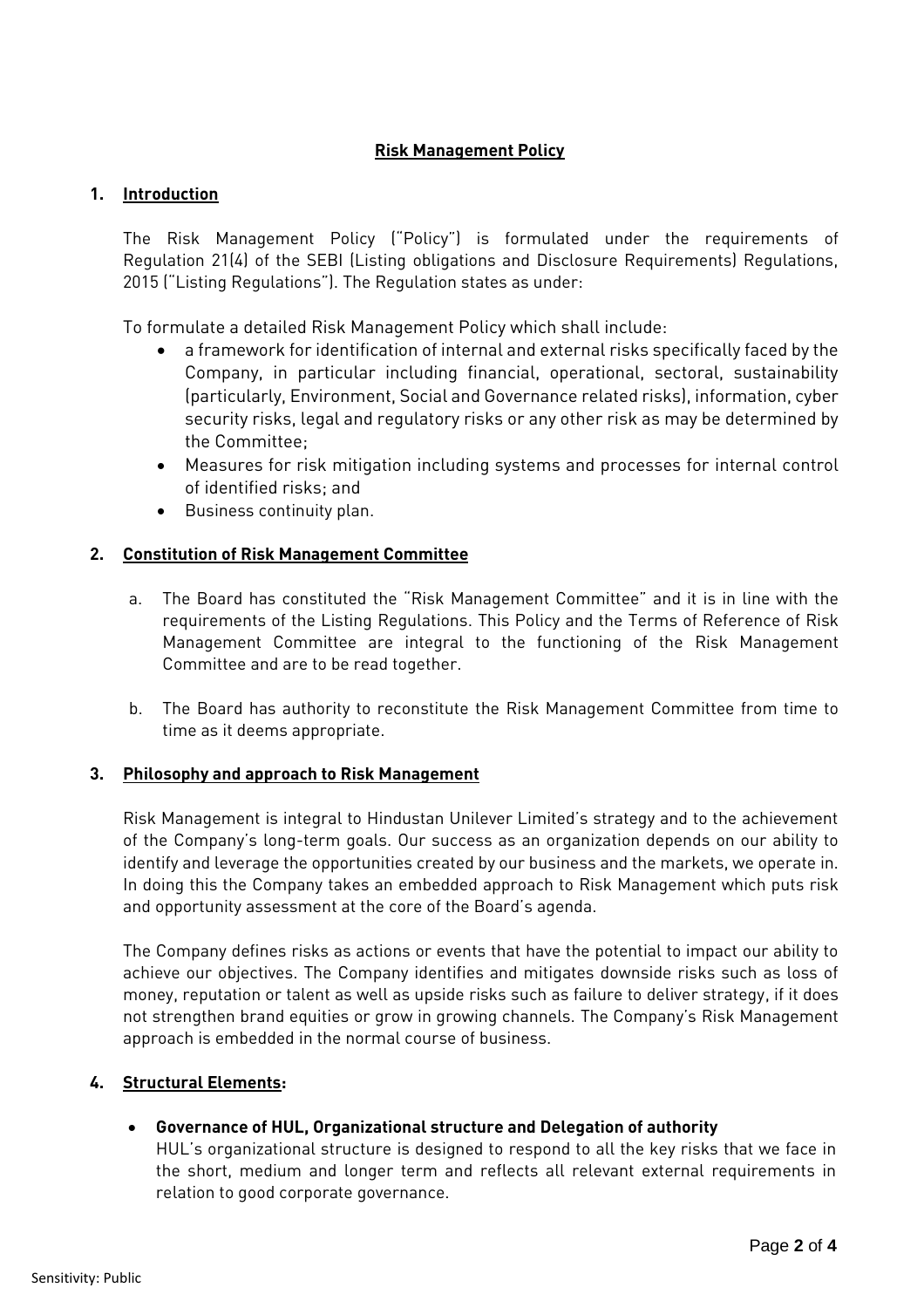# • **Vision, Strategy and Objectives**

Our Corporate Mission & Purpose frame our objectives and strategy setting – our Compass.

### • **Code of Business Principles, Code Policies and Standards**

Our Code of Business Principles sets out the standards of behaviour that we expect all employees to adhere. Day to day responsibility for ensuring these principles are applied throughout HUL, rests with senior management across functions. Our Code is supported by our Code Policies. Each policy identifies the key 'must dos' and 'must not dos' that every stakeholder must adhere to (in so far as they are relevant). These policies are broad ranging in their nature including such areas as employee health and safety, product safety and quality, the environment, ethical research, use of certain ingredients in our products, accounting and reporting, share dealing and corporate disclosure, protecting HUL and sconsumer information, and safeguarding our assets.

- Risk and Control Frameworks
- Performance management and operational processes execution
- Compliance and assurance activities.

#### **5. Imperatives:**

All managers and above must implement HUL's Principles of Risk Management as follows:

- **Accountability**: Identify and manage the risks that relate to their role;
- **Risk Appetite**: Determine the level of risk, after the implementation of controls, that they are prepared to accept such that there is no significant threat to achieving their objectives; and
- **Risk Mitigation**: Put adequate controls in place, and ensure that they are operational, in order to deliver their objectives.

All Business & Functional Heads must ensure that the risk management activities, as outlined in Company's Risk and Control Frameworks, are being undertaken in their areas of responsibility.

All leadership teams must complete an annual holistic risk discussion during which:

- Key business risks for which they are responsible are identified;
- How those risks are being managed is reviewed; and
- Any gaps in their desired risk appetite are identified.

For those risks where significant gaps have been identified, leadership teams must perform regular reviews and ensure risks are mitigated as desired. All project leaders of transformational projects must, together with their teams, identify the key risks associated with their project achieving its objectives. Risk mitigation plans must be prepared and progress reviewed with the project steering group.

#### **6. Risk Oversight:**

#### **Board of Directors**:

The Board shall be responsible for framing, implementing and monitoring the risk management plan for the Company. The Board shall on recommendation of the Risk Management Committee